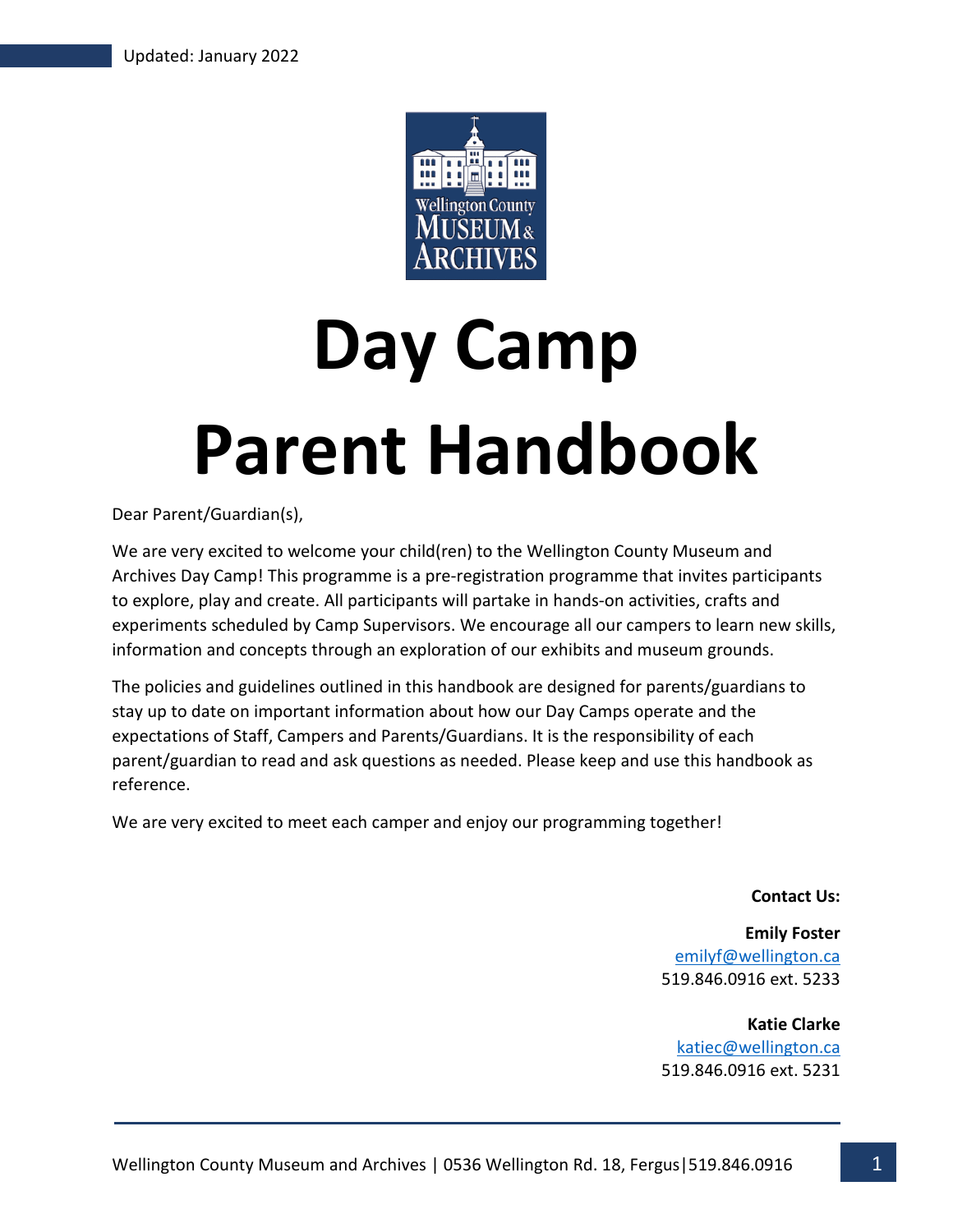## **Table of Contents**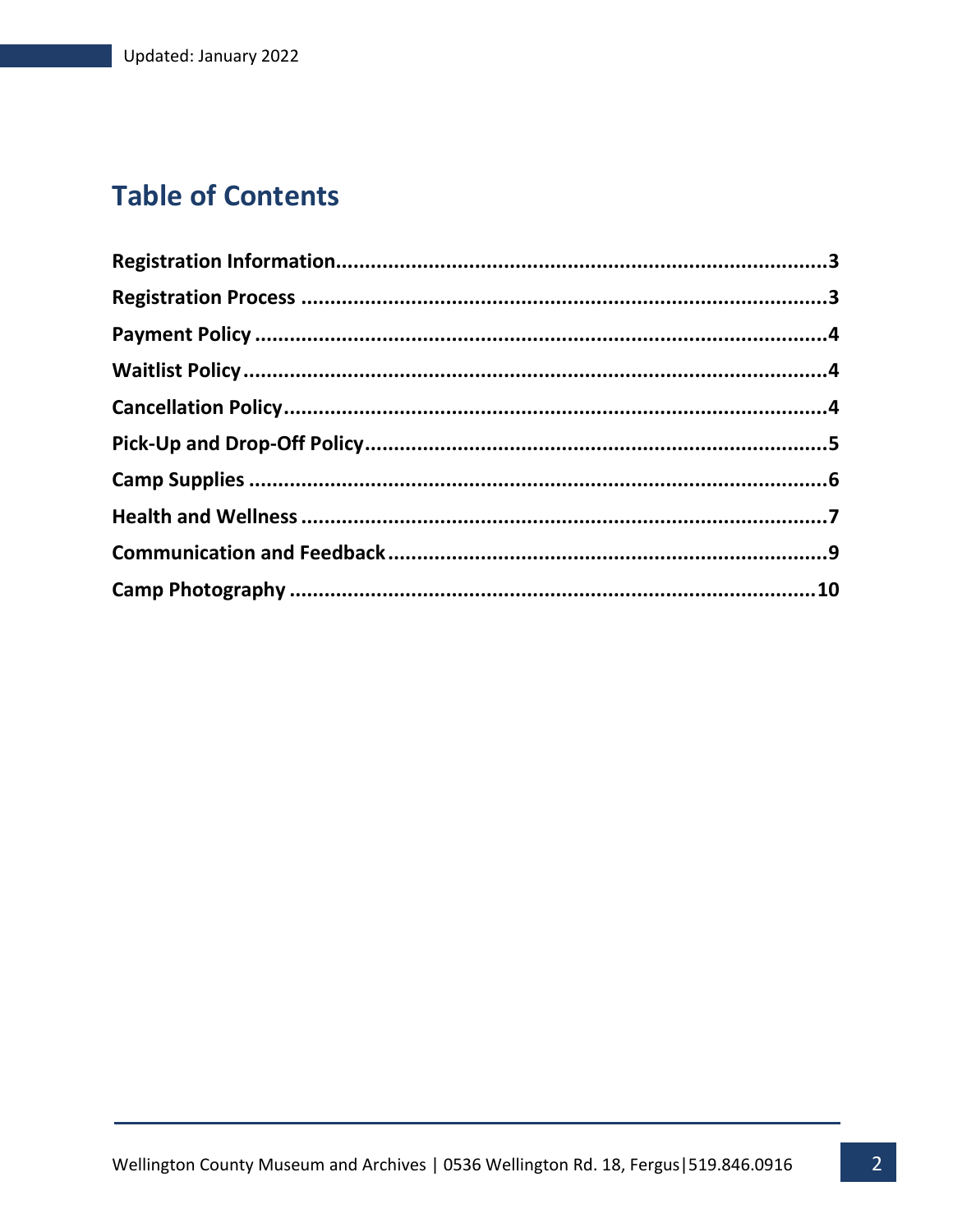## **Registration Information**

The Wellington County Museum and Archives offers pre-registration programmes throughout the school year and summer months. The PD Day Camp days are based on the Upper Grand District School Board calendar. We hold Summer Day Camp one week in each month of the summer, one in July and one in August.

All camp programming is designed and offered to children from ages of  $6 - 10$ .

Camp is based on a first come, first served basis and participation cannot be confirmed until after a registration form is completed and payment is received.

|                        | <b>Museum Members</b> | <b>Non-Members</b> |
|------------------------|-----------------------|--------------------|
| PD Day/Individual Days | \$40.00               | \$50.00            |
| <b>Full Week</b>       | \$200.00              | \$200.00           |

*Please note: all totals will include HST during final payment*

### **Registration Process**

To register your child(ren) in any of our camps please complete the following steps:

#### Online Registration

- 1. Visit **camp webpage**
- 2. Click on the ONLINE registration link
- 3. Complete all required fields and click submit
- 4. Staff will review and contact the parent/guardian to confirm your booking
- 5. If you have any problems with your registration process please direct your questions to Emily Foster at emilyf@wellington.ca or Katie Clarke at katiec@wellington.ca.

PD Day Camp registration is closed the Wednesday before the scheduled camp day. Summer Camp registration will close the Monday before the first scheduled day of camp.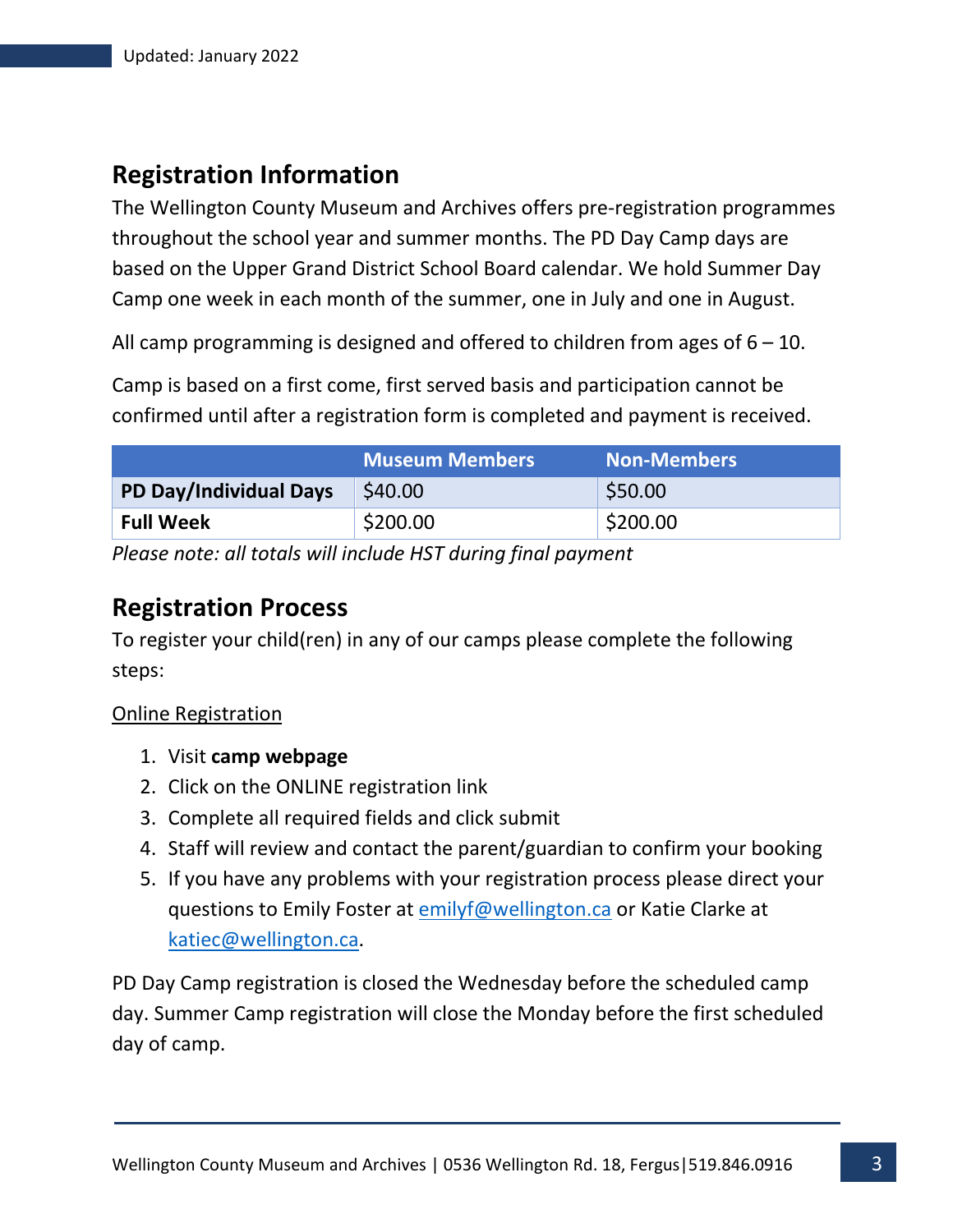## **Payment Policy**

To ensure campers have the best experience and camp supervisors have the time necessary to plan for camp, payment for all camp programming must be paid during the registration process. If museum staff does not receive payment within 7 days of your registration, we will offer the spot to the next camper on the waitlist.

Otherwise, PD Day Camp payment **must** be completed before or on the **Wednesday** before the scheduled programming. Summer Camp payment **must** be completed before or on the **Monday** before the scheduled programming (i.e. 7 days before). If payment is not received by the final deadline, staff will not be able to accept your child at camp, no exceptions.

## **Waitlist Policy**

Camp Supervisors will contact parent/guardians on the waitlist as soon as spots become available. Families will have **48 hours** to respond before the spot is offered to the next family on the waitlist. We will do our very best to ensure families are up to date on waitlist closures.

## **Cancellation Policy**

Camp Supervisors must be made aware of a cancellation two (2) weeks in advance of the first day of camp to receive a full refund. After which the museum will offer a 50% refund up to the week before the first day of camp.

Registration fees are non-refundable by 4:30 pm one week prior to the first day of camp or due to illness the day of.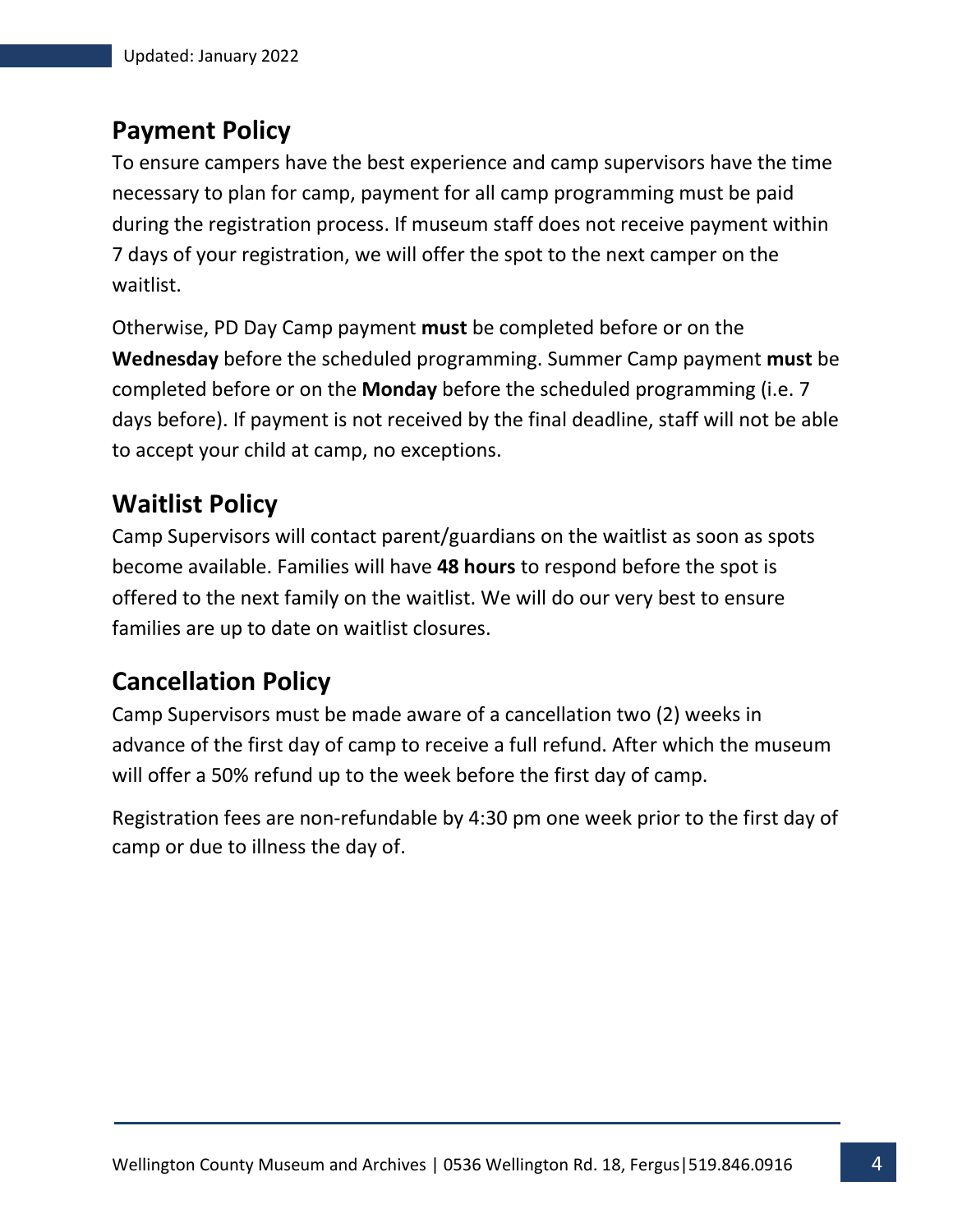## **Pick-Up and Drop-Off Policy**

#### **Arrival**

- Drop-off times are between 8:30am 9:00am, early bird child care is available from 8:00am – 8:30am for an extra charge of \$5/per child
	- $\circ$  This extra charge may be paid during registration or the day of camp
- Drop off location is in the **Sunroom** please enter the museum through North Entrance the Courtyard Entrance or North 大唐香港 Entrance and travel through the Nicholas Keith Room to reach the 人争击 Hall **Archives** Sunroom
- All Campers **must** be signed in by their parent/guardian each morning at the designated 'sign-in' station

#### **Departure**

• Pick-up times are between 4:00pm – 4:30pm, late pick-up child care is available between 4:30pm – 5:00pm for an extra charge of \$5/per child



- o This extra charge may be paid during registration or day of camp
- Campers should be picked up at the **Sunroom** each day
- Only the parent/guardian OR adults with permission granted through the registration form are permitted to pick up campers
- All Campers **must** be signed out each day by their parent/guardian
- Pick-up after 5:00pm will incur late fees of \$10 for the first ten minutes and \$10 for every ten minutes afterward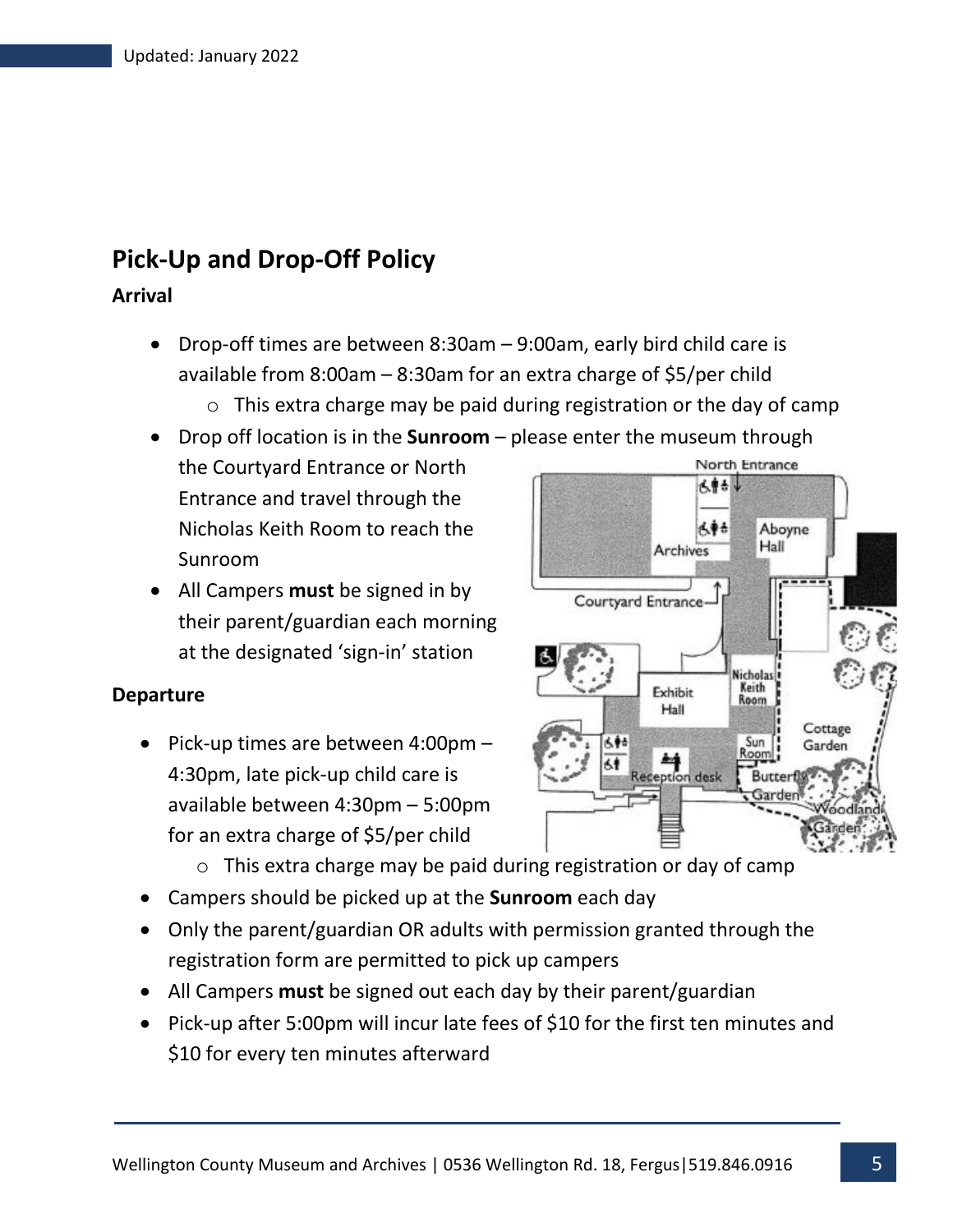## **Camp Supplies**

**Lunch**

- All Campers are responsible to bring their own lunch each day
- For the safety of staff and other Campers, lunches must be **nut-free**
- Campers will have a morning snack, lunch and afternoon snack. Please ensure Campers come with enough food and drink to last the day
- Please pack your child's lunch with a refillable water bottle

#### **Clothing/Supplies**

- All Campers are responsible to bring their own appropriate clothing and supplies for the weather
- Please ensure that Campers arrive with appropriate footwear
	- o During the winter months please pack indoor shoes
- Although Camp Supervisors will make every effort to ensure Campers do not lose their items, we do not assume responsibility for any lost/stolen items while at camp
- Summer Campers are encouraged to bring: sunscreen, bug spray, hat
- Winter Campers are encouraged to bring: snowpants, snowboots, mittens, toque
- We do not encourage Campers to bring any toys from home (electronics, books, stuffed animals, trading cards etc.) – the museum is not responsible for any lost/stolen/broken items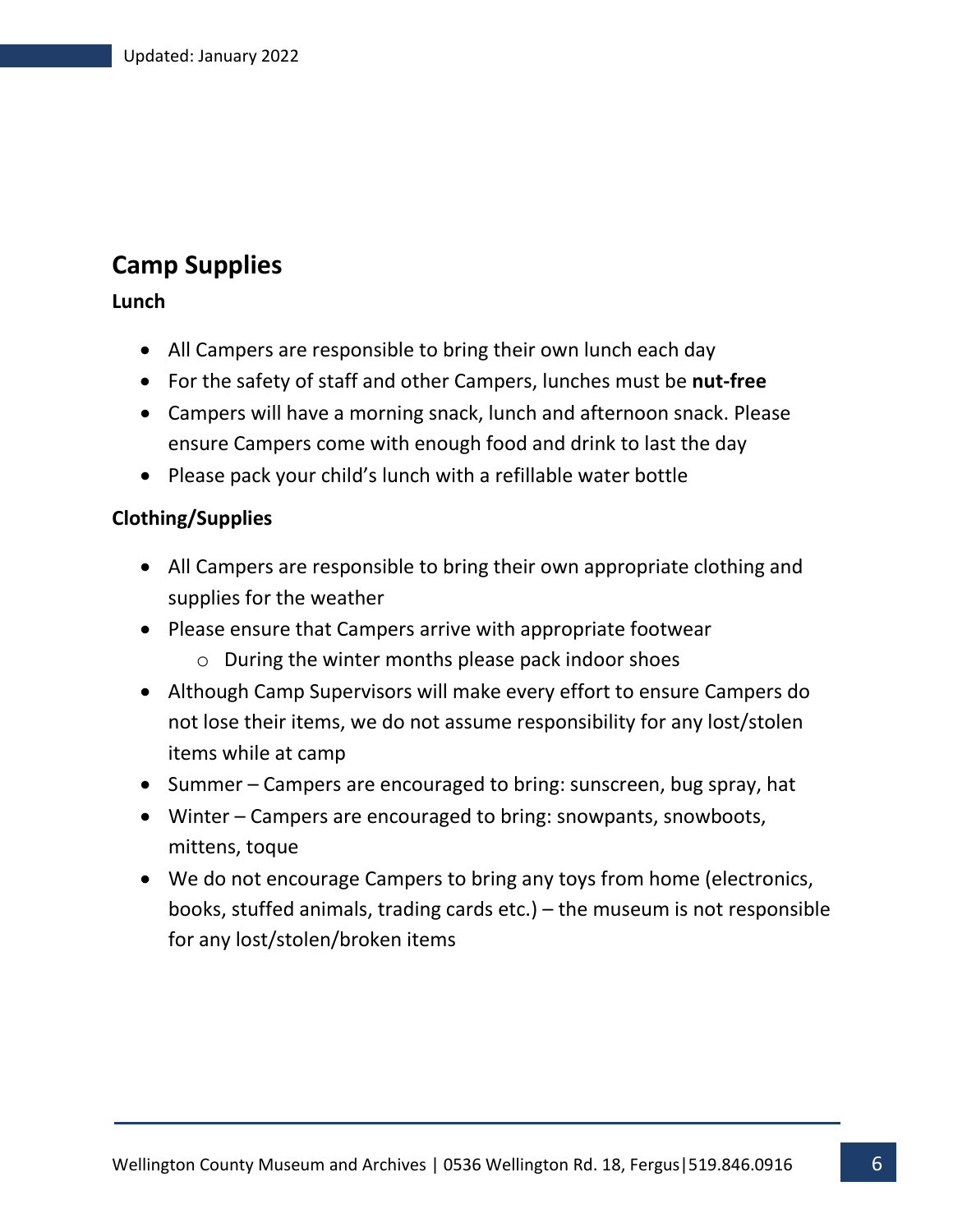## **Health and Wellness**

Camp Supervisors want to make a Campers experience the best that it can be. With this in mind it is the responsibility of all parents/guardians to inform staff of any medical history, special needs or management strategies your child(ren) requires. This is to help staff to better prepare camp to fit with their needs. Please be aware that to withhold this important information denies the staff access to tools and strategies to ensure you child has the best experience.

#### **Medications**

- If your child regularly takes medication that falls within camp hours or carries an epi pen please fill out the *Medical and Allergy Information* form during your registration process, found at **camp webpage**
- Camp Supervisors must be made aware of locations of all medications upon signing in your child(ren)

#### **Accessibility**

The museum Day Camps strive for inclusion for children who may have special needs. To ensure that staff is able to accommodate your child's needs, parents/guardians are asked to completely fill out any information and strategies' that have seen success at home or school during their registration process

- Camp Supervisors **cannot** provide one-on-one care for campers with special needs
- If your child requires an EA or support worker it is encouraged and may be required for parents/guardians to provide one for camp

#### **Behaviour Policy**

• Wellington County Museum and Archives Camps have a zero-tolerance policy for violence – this includes bullying and inappropriate language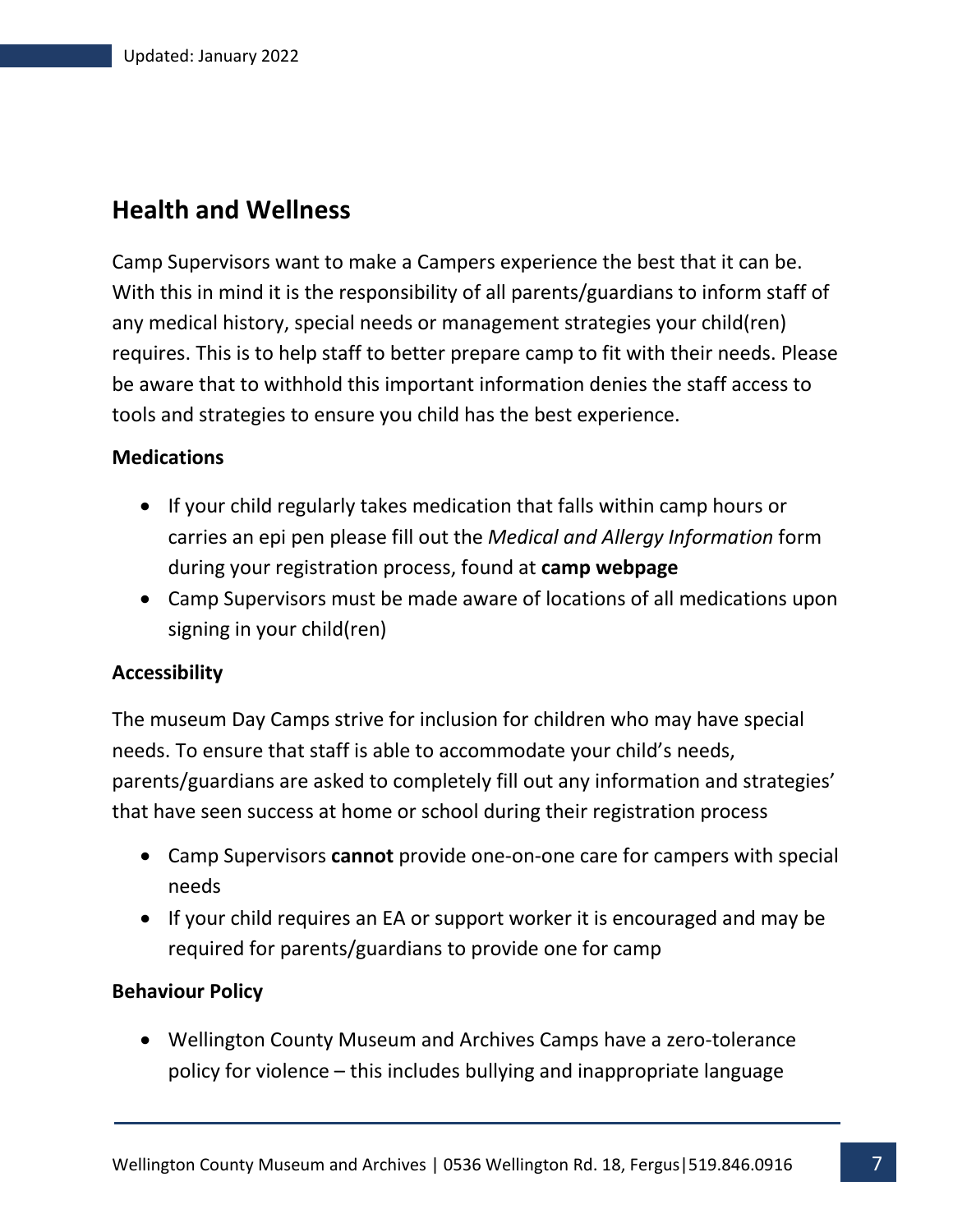- A *Behavioural Report* will be completed for any disruptive behaviour and parents will be notified
- Camp Supervisors reserve the right to send Campers home or dismiss Campers whose behaviour becomes unmanageable and endangers the safety of others – refunds will not be provided for any time lost due to behavior

#### **Behaviour Expectations**

#### **Follow directions from Camp Supervisors**

*When completing crafts, games and activities follow instructions given for safety and success*

#### **Stay with your Group**

*When moving through the museum or the grounds Campers must stay with their assigned groups*

#### **Show Respect**

*Respect for yourself, other Campers, staff and museum property*

#### **Don't be afraid to talk with Camp Supervisors**

*If there is a problem or you need something Camp Supervisors are here to help*

#### **Illness & Injury**

- If your child shows any signs of illness, please do not send them to camp.
- If your child shows any signs of illness while at camp, Camp Supervisors will contact parents/guardians for the Camper to be picked up.
- If your child is diagnosed with a contagious condition during their time at camp or immediately afterward, please notify Camp Supervisors immediately – this to allow staff time to notify other parents.
- In the event of an emergency, Camp Supervisors will contact the appropriate authorities.
- No refunds for camp will be given due to illness.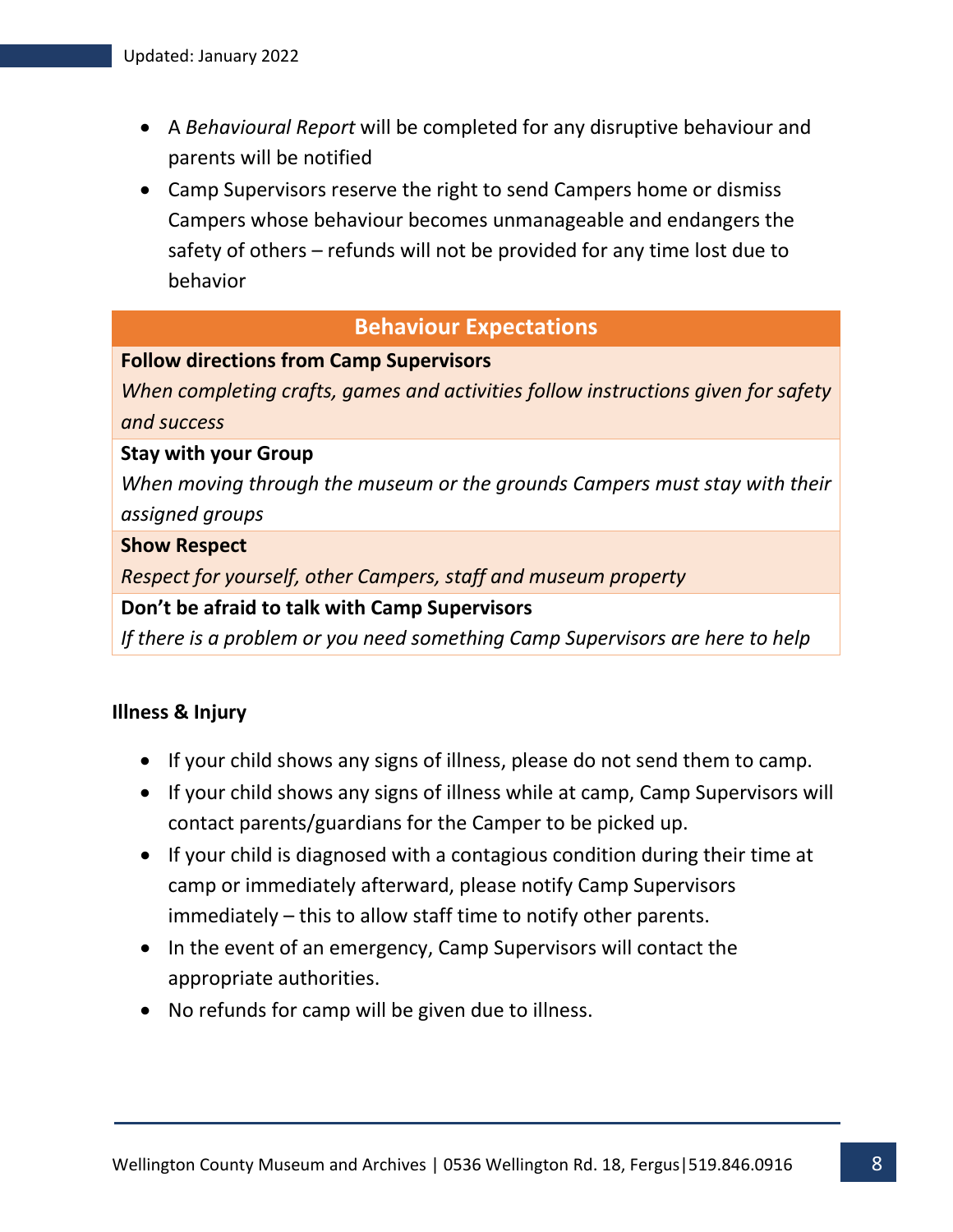#### **Suspected Abuse or Neglect**

In accordance with Ontario's Child and Family Services Act, any staff having reasonable cause to believe that a child known to them in their professional capacity may be abused or neglected shall immediately report the matter to their supervisor. Family & Children Services may be notified.

## **Communication and Feedback**

The Wellington County Museum and Archives staff encourage open communication with parents, guardians and campers. If you have any questions or concerns please direct them to Emily Foster at emilyf@wellington.ca or 519.846.0916 ext. 5233 of Katie Clarke at katiec@wellington.ca or 519.846.0916 ext. 5231.

#### Parents/guardians should contact museum staff when

- Any information on your registration form has changed
- Anyone other than those noted on your registration form will be dropping off or picking up your child(ren)
- Your child(ren) will be late or will miss camp

#### Parents/guardians will be contact immediately when

- Your child has become ill and cannot participate at camp safety
- Your child has been injured and will require immediate medical attention
- Your child has exhibited escalating inappropriate behaviour that is disrupting and a danger to other Campers and staff

#### Parents/guardians will be informed at pick-up time when

- Camp Supervisors wish to share Camper accomplishments
- Your child incurred a minor injury that does not require professional medical attention
- Your child exhibited minor inappropriate behaviour